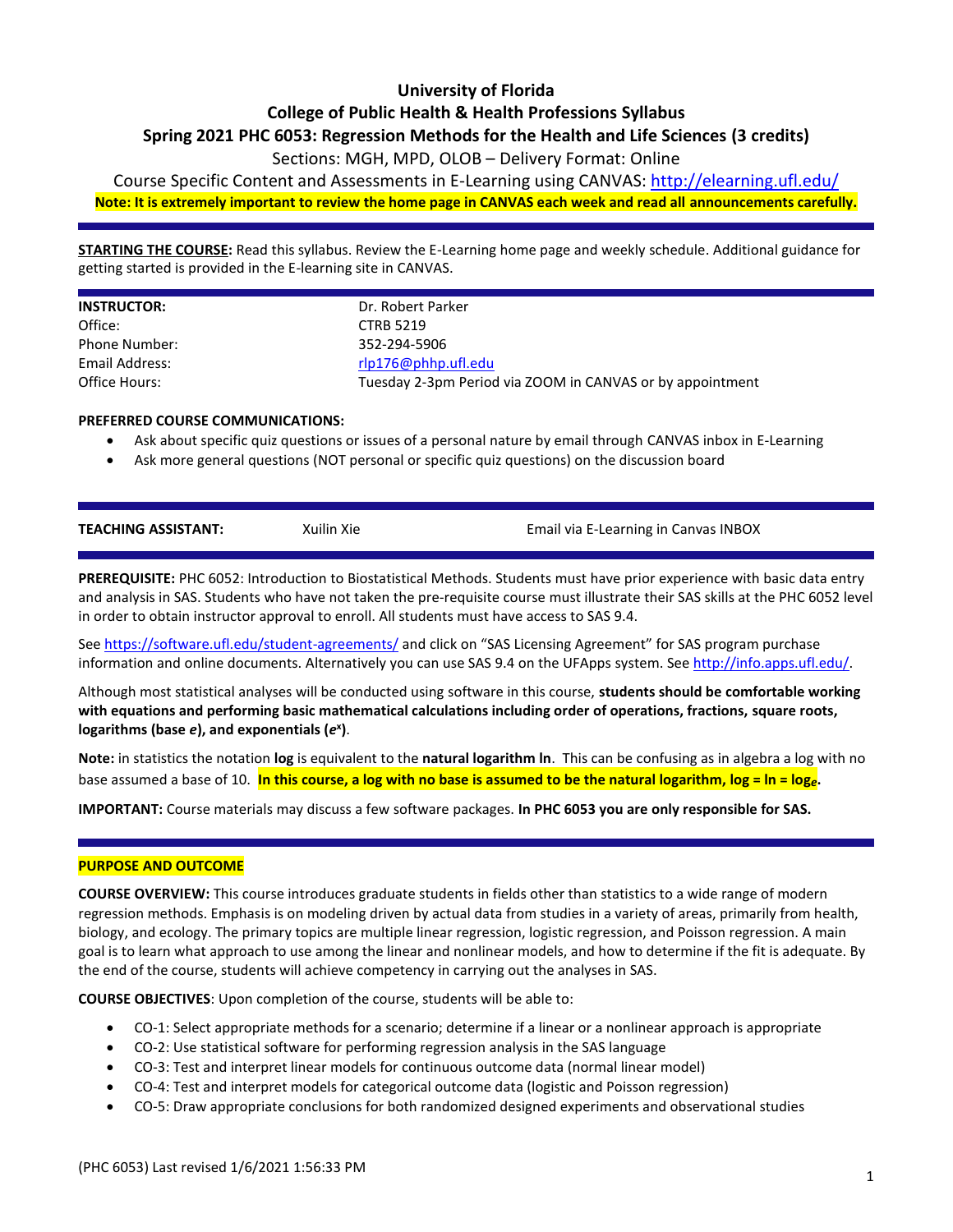CO-6: Communicate clearly to subject matter experts the purposes and results of complex statistical analysis, both orally and in writing.

**RELATION TO PROGRAM OUTCOMES:** This three-credit course is a required concentration core course for MPH Biostatistics students and covers the following MPH Biostatistics competencies.

- Describe the role of biostatistics in public health research.
- Interpret and critique analyses found in public health studies.
- Use appropriate statistical methodology to address public health problems.
- Develop presentations based on statistical methods and analyses for both public health professionals and educated lay audiences.
- Apply software to conduct statistical analyses.

**INSTRUCTIONAL METHODS:** This course is presented as an online course. Students will review online materials each week as directed on the E-Learning home page for this course. Students can receive feedback and assistance via the course discussion board or email in E-Learning. In this course, you will need to take responsibility for your own learning and request assistance from the instructor and other students as needed. The instructor can also provide advice and answer questions related to how each student can effectively and efficiently utilize the resources provided to their best advantage

### **DESCRIPTION OF COURSE CONTENT, COURSE MATERIALS, AND TECHNOLOGY**

#### **REQUIRED TEXTBOOK:**

Vittinghoff, Glidden, Shiboski, and McCulloch (2012): Regression methods in Biostatistics  $2^{nd}$  edition, Springer. Book website: [http: //www.biostat.ucsf.edu/vgsm.](http://www.biostat.ucsf.edu/vgsm) The textbook is available online through the UF library. A PDF file will also be provided through the E-Learning site for this course. This textbook uses STATA. You can ignore any instruction in the textbook that is directly related to STATA.

#### **OPTIONAL TEXTBOOKS:**

Penn State has two courses with excellent sets of online materials:

- <https://onlinecourses.science.psu.edu/stat462/>
- <https://onlinecourses.science.psu.edu/stat501/>

The following are a few other applied regression textbooks which are freely available through the UF library system.

- Regression Methods for Medical Research (1) <http://site.ebrary.com/lib/univflorida/detail.action?docID=10784792>
- Wiley Handbooks in Applied Statistics : Handbook of Regression Analysis (1) <http://site.ebrary.com/lib/univflorida/detail.action?adv.x=1&docID=10644016>
- Wiley Series in Probability and Statistics : Regression Analysis by Example (5) <http://site.ebrary.com/lib/univflorida/detail.action?adv.x=1&docID=11034369>
- Regression Analysis : Statistical Modeling of a Response Variable (2) <http://site.ebrary.com/lib/univflorida/detail.action?adv.x=1&docID=10382847>
- Wiley Series in Probability and Statistics : Applied Linear Regression (4) <http://site.ebrary.com/lib/univflorida/detail.action?adv.x=1&docID=10867127>

**ASSIGNED COURSE MATERIALS** should be completed during the week assigned. Any questions you have regarding material presented should be clarified by posting on the course discussion board. YOU ARE RESPONSIBLE FOR ALL MATERIAL IN THESE ASSIGNMENTS. Take careful notes including both the specific details and the general concepts discussed.

**LEARN BY DOING ACTIVITIES** provide SAS code, SAS output, and ask you to review and answer specific questions. Review these activities carefully as they will provide insight into how to apply the concepts you are learning.

**VIDEOS**: Most videos created by the instructor will be stored in YouTube. If the text in the video is too blurry, try increasing the quality of the YouTube video using the small gear icon which appears at the bottom of the video when it is playing. If you want to view the video faster or slower, you can adjust the speed using the gear icon. Videos in this course may or may not have transcripts or captions.

#### **RECOMMENDED SAS BOOKS:**

The Little SAS Book: A Primer 5th ed., by Lora Delwiche and Susan Slaughter - You can read for free via the UF [library.](http://ufl.summon.serialssolutions.com/search/results?q=the%20little%20sas%20book%205th%20edition#!/search?ho=t&l=en&q=the%20little%20sas%20book%205th%20edition)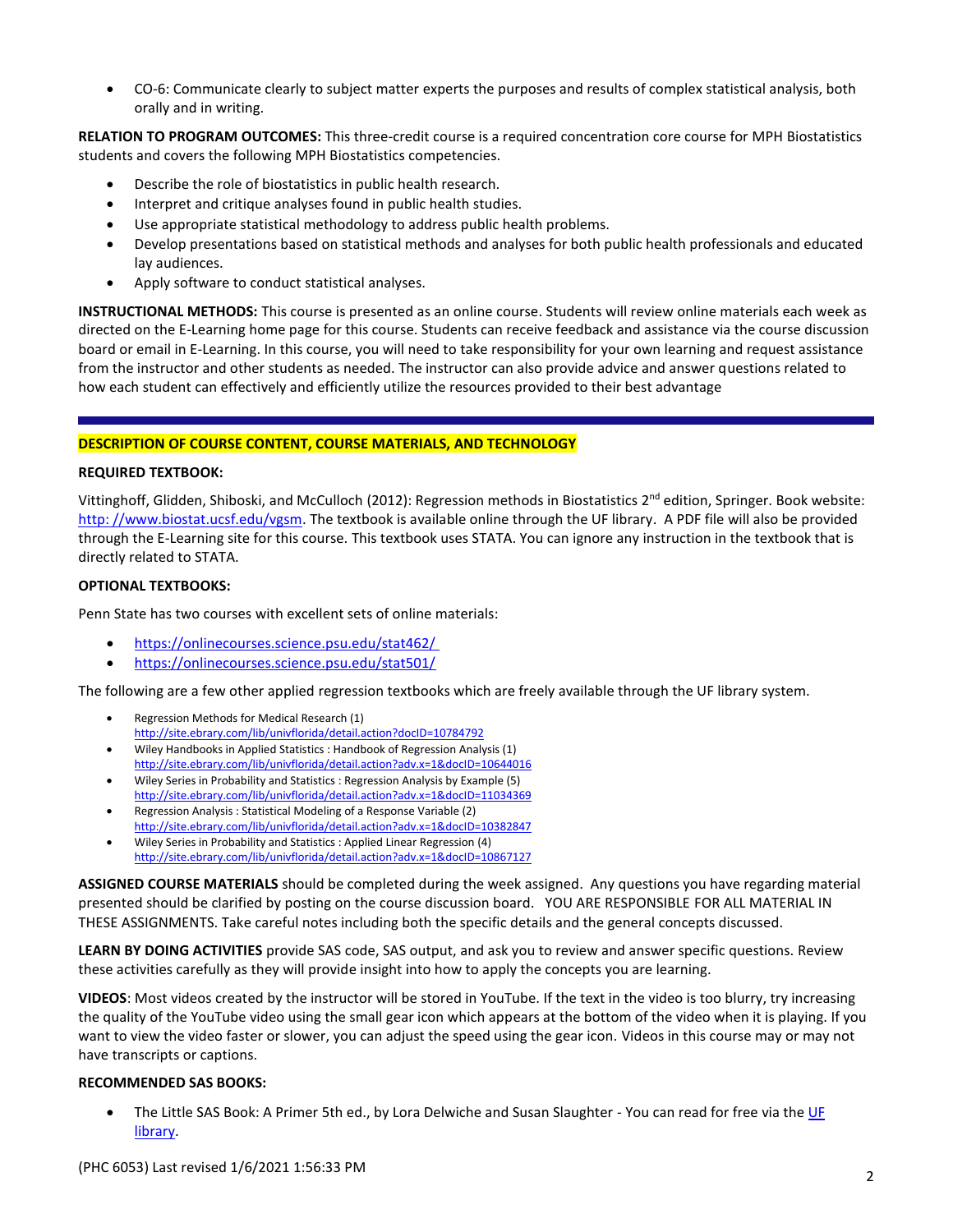- Applied Statistics and the SAS Programming Language (2005), by Ron P. Cody and Jeffrey K. Smith. The best for you may depend on what you might be doing with SAS after our course.
- Many resources are available both in print and online via the UF Library.
- Your recommendations for others are also appreciated.

**SAS INFORMATION:** If you have questions about SAS ask on the discussion board. Do not allow yourself to waste time working in the software, if you are having issues, let us know immediately and we will help as soon as possible. Try to make sure as much of your time as possible in the software is productive. We offer some advice below and are happy to help you determine the best approach for you.

There is a document on the main SAS Resources page called SAS Skills Document for Material Covered in PHC 6052. This can be very useful for general SAS coding although it does not cover multiple regression topics. Sample SAS code will be provided for all skills required for this course. You can also look at the SAS code posted on the actual tutorial pages.

Some students find SAS to be the most fun part of the course, others dislike learning the software. Regardless, the MPH program (which operates this course) requires SAS to be an integral part of our instruction. If you find SAS to be fun and are willing to provide moral or tutorial support for other students, feel free to post on the discussion board or let me know!

**E-LEARNING:** An E-Learning site will be available for the course. **All course materials are available online through this site including grades, assignments, discussion boards, and other course information.** It is very important to check the home page of this site each week and review all announcements carefully. E-learning is accessible at<http://elearning.ufl.edu/> or through my.ufl.edu. You must have a valid Gatorlink ID and password. For assistance, call the UF Help Desk at 392-HELP.

**CHECK THIS LINK FOR NON-SAS TECHNICAL HELP:** Information on many common issues can be found in our e-Learning Support pages a[t http://studentlife.online.mph.ufl.edu/](http://studentlife.online.mph.ufl.edu/)

For **technical support for our E-learning in CANVAS site**, activities and assessments, please contact the Online Course Coordinator at:

**Truly Hardemon, MEd** Room Number: HPNP 4173 Phone Number: 352-273-5822 Email Address: **hardemont@ufl.edu** Office Hours: 8:00 am to 5:00 pm Monday - Friday

For **technical difficulties with E-learning in general** please contact the **UF Help Desk** at:

[Learning-support@ufl.edu](file:///C:/Users/hackg/Desktop/Learning-support@ufl.edu) (352) 392-HELP - select option 2

#### **BROWSER RECOMMENDATIONS:** <https://kb.helpdesk.ufl.edu/FAQs/SupportedBrowsersForUFWebsites>

**RESPONSE TIME:** If I can, I will address your questions immediately. During the week I will do my best to address all questions completely within 24 hours. Generally I will respond to questions as soon as possible each morning Monday-Thursday. For questions asked on Friday, Saturday, or Sunday, I may not be able to respond until early the following week.

**ANNOUNCEMENTS:** Class Announcements will be sent via the Announcements tool in E-learning, depending on your CANVAS notification settings, you may or may not be notified through your UF email. **Be sure to read all announcements carefully**. **You are responsible for all information in these announcements.** As a student of the University of Florida, it is very important to check your UFL email address and course sites regularly. An easy way to access your UF email account is at [https://webmail.ufl.edu/.](https://webmail.ufl.edu/)

**DISCUSSION BOARDS:** Reviewing the discussion posts of other students and posting your own can be very helpful.

#### **ACADEMIC REQUIREMENTS AND GRADING**

**Note:** Although you can never be awarded negative points for an assignment, if you do not follow the directions given in this syllabus and in the actual assignment, additional points can be deducted even if the assignment is otherwise correct.

**ASSIGNMENTS:** Individual assignments will involve either data analysis in software or interpretations. Assignments will generally require extended work and should be started as early as possible in order to have time to address any questions or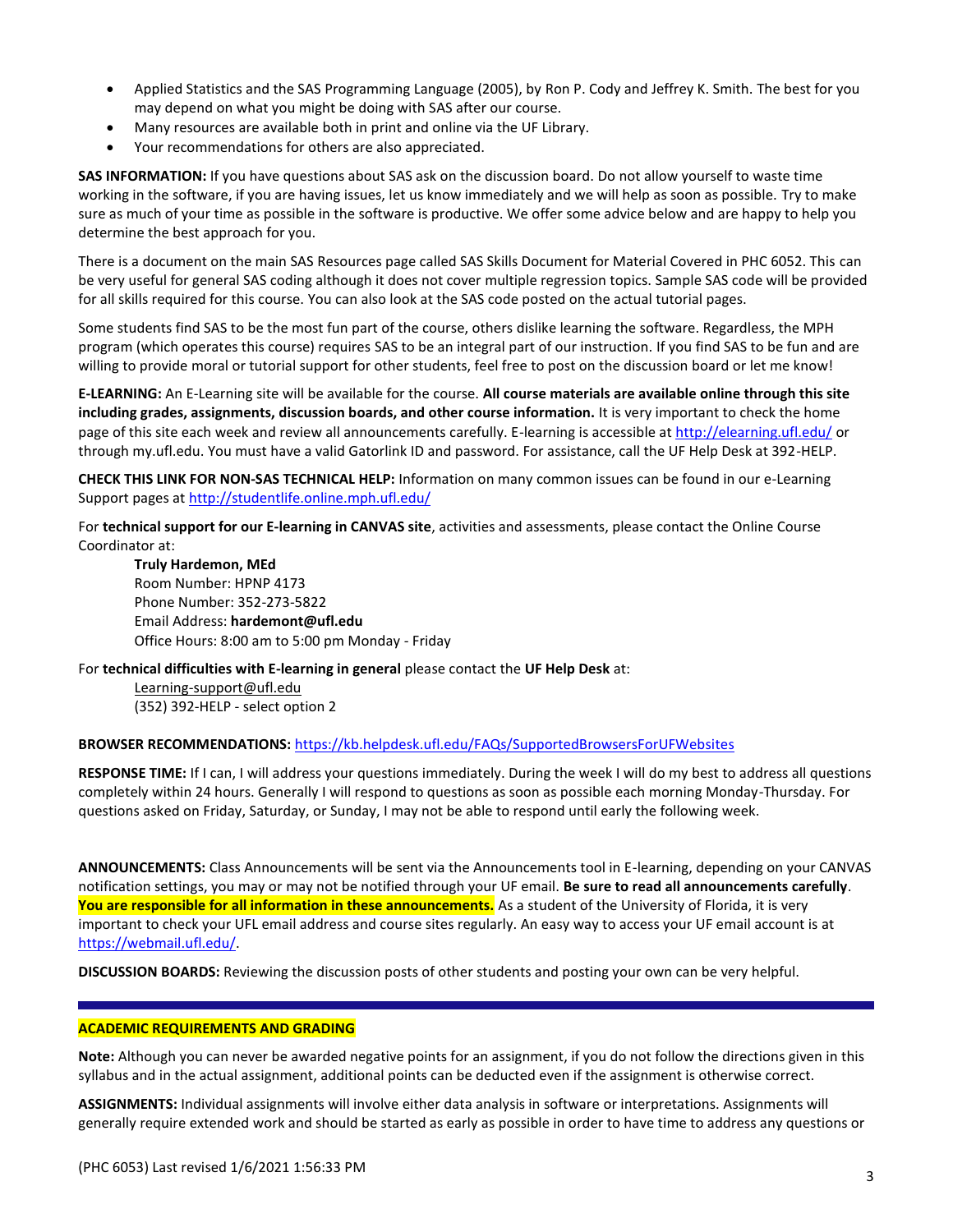issues. Software assignments can be remediated. Assignments relating to interpretation of the results of software output cannot be remediated.

**DISCUSSION:** Within each module you will find a discussion board for your group (group size will depend on number of students enrolled in course). You will be required to make one post per module according to the instructions posted within the discussion assignment, and to respond to at least one post from someone in your group per module according to the instructions posted within the discussion assignment. These discussions will be monitored and you will be graded based on your completion of the instructions and the quality of your posts.

**FINAL PROJECT:** There will be a final project consisting of student illustration of numerous skills covered in this course. The goal of the project is to conduct regression analyses using linear and logistic regression including exploratory data analysis, unadjusted estimates from simple regression models, and a final model.

#### **ALL ASSIGNMENTS MUST BE SUBMITTED VIA E-LEARNING BY THE DUE DATE AND TIME**

#### **GRADING**

| Requirement                       | % of final grade |
|-----------------------------------|------------------|
| Software Assignments              | 25%              |
| <b>Interpretation Assignments</b> | 45%              |
| <b>Discussion Posts</b>           | 15%              |
| <b>Final Project</b>              | 15%              |

Point system used (i.e., how do final course averages translate into letter grades).

| <b>Final Average</b> | 94-100 | 90-93 | 85-89 | 80-84 | 77.79 | 74-76 | 70-73 | 67-69 | 64-66 | 60-63 | 57-59 | Below 57 |
|----------------------|--------|-------|-------|-------|-------|-------|-------|-------|-------|-------|-------|----------|
| Letter Grade         |        | Δ.    | Вt    |       | ь٠    | ∼     | ∼     |       | D+    |       |       |          |

Please be aware that a C- is not an acceptable grade for graduate students. A grade of C counts toward a graduate degree only if an equal number of credits in courses numbered 5000 or higher have been earned with an A.

| <b>Letter Grade</b> | n   | A    | B+             | н   | В-             | $\sim$<br>◡       |     |                    | D<br>יט - | D   | D-   | --  | WF  |     | <b>NG</b>        | 3-l |
|---------------------|-----|------|----------------|-----|----------------|-------------------|-----|--------------------|-----------|-----|------|-----|-----|-----|------------------|-----|
| <b>Grade Points</b> | 4.U | 3.b/ | $\sim$<br>3.33 | 3.U | $\sim$<br>2.b/ | ∽<br>- - - -<br>ر | Z.U | $\sim$ $-$<br>1.6/ | ر ر.ر     | 1.U | U.b/ | v.v | v.u | U.U | 0.0 <sub>1</sub> | 0.0 |

For greater detail on the meaning of letter grades and university policies related to them, see the Registrar's Grade Policy regulations at: <http://catalog.ufl.edu/ugrad/current/regulations/info/grades.aspx>

**GRADE RESPONSE TIMES:** The time to receive your grade on assignments will vary depending on the type and length of the assignment. The instructor will always strive to return your graded work as soon as possible.

**POLICY RELATED TO MAKE UP ASSIGNMENTS OR OTHER WORK:** Students are allowed to make up work ONLY as the result of illness or other unanticipated circumstances warranting a medical excuse and resulting in the student missing an assignment deadline, consistent with College policy. Documentation from a health care provider is required. Work missed for any other reason will receive a grade of zero. Any requests for make-ups due to technical issues MUST be accompanied by the ticket number received from LSS when the problem was reported to them. The ticket number will document the time and date of the problem. You MUST e-mail your instructor within 24 hours of the technical difficulty if you wish to request a make-up.

**ATTENDANCE POLICY:** This is an online course. "Attendance" means you are expected to go through the course materials, take notes, pay attention to and post in the discussion boards. This is to be done at your own pace, but assignments and quizzes have scheduled deadlines to keep you on track. You are welcome to get ahead if you need flexibility in future weeks.

#### **STUDENT EXPECTATIONS, ROLES, AND OPPORTUNITIES FOR INPUT**

**COMMUNICATION GUIDELINES:** Questions about course material can be posted on course discussion boards in E-Learning. Questions about specific quiz questions or issues of a personal nature will be sent by email through E-Learning. Please review the Netiquette Guidelines:

[http://teach.ufl.edu/wp-content/uploads/2012/08/NetiquetteGuideforOnlineCourses.pdf.](http://teach.ufl.edu/wp-content/uploads/2012/08/NetiquetteGuideforOnlineCourses.pdf)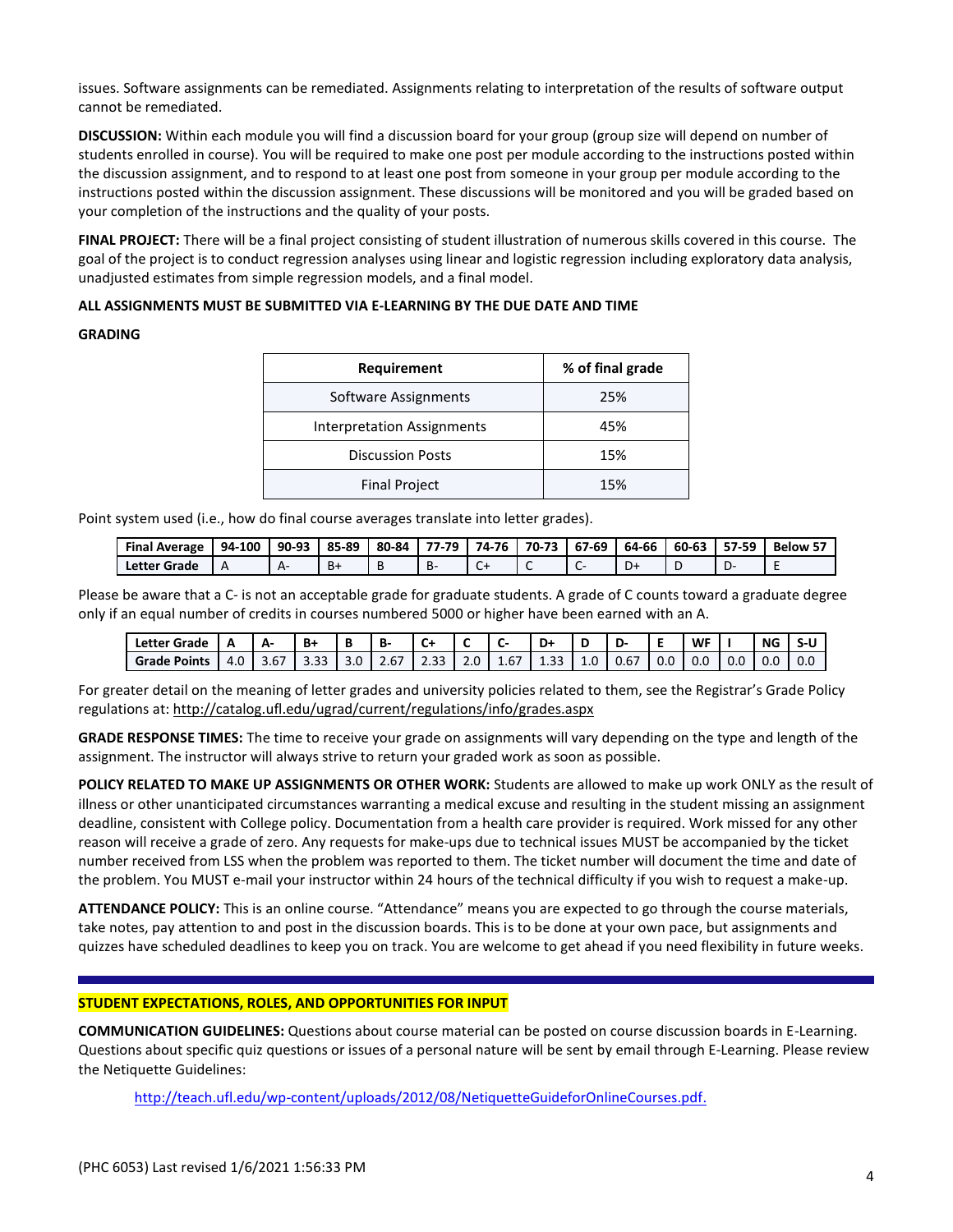**ONLINE FACULTY COURSE EVALUATION PROCESS:** Students are expected to provide professional and respectful feedback on the quality of instruction in this course by completing course evaluations online via GatorEvals. Guidance on how to give feedback in a professional and respectful manner is available at <https://gatorevals.aa.ufl.edu/students/> . Students will be notified when the evaluation period opens, and can complete evaluations through the email they receive from GatorEvals, in their Canvas course menu under GatorEvals, or via [https://ufl.bluera.com/ufl/.](https://ufl.bluera.com/ufl/) Summaries of course evaluation results are available to students at [https://gatorevals.aa.ufl.edu/public-results/.](https://gatorevals.aa.ufl.edu/public-results/)

**ACADEMIC INTEGRITY:** Students are expected to act in accordance with the University of Florida policy on academic integrity. As a student at the University of Florida, you have committed yourself to uphold the Honor Code, which includes the following pledge:

#### "**We, the members of the University of Florida community, pledge to hold ourselves and our peers to the highest standards of honesty and integrity**."

You are expected to exhibit behavior consistent with this commitment to the UF academic community, and on all work submitted for credit at the University of Florida, the following pledge is either required or implied:

#### **"On my honor, I have neither given nor received unauthorized aid in doing this assignment."**

It is your individual responsibility to know and comply with all university policies and procedures regarding academic integrity and the Student Honor Code. Violations of the Honor Code at the University of Florida will not be tolerated. Violations will be reported to the Dean of Students Office for consideration of disciplinary action. For additional information regarding Academic Integrity, please see Student Conduct and Honor Code or the Graduate Student Website for additional details:

<https://www.dso.ufl.edu/sccr/process/student-conduct-honor-code/>

Please remember cheating, lying, misrepresentation, or plagiarism in any form is unacceptable and inexcusable behavior.

#### **ADVICE FROM DR. Parker**

All I can ask is that you do the best you can with the materials that are made available to you and ask when you need more direction or explanation.

It is expected that you will spend approximately 10-12 hours each week on this course. Scheduling your time wisely and working efficiently will minimize the need for extra work in this course. Generally I advise students to break this time up into blocks of 1-3 hours split over as many days of the week as possible given your schedule. Working on too much material in one sitting is more likely to cause frustration and does not allow for time for understanding to develop or for questions to be answered.

Learn to use the materials to your greatest advantage. If you go through the content as directed, you will learn the skills you need to succeed in the course as well as build a foundation of statistical knowledge. If at times you feel lost, please ask but also understand that the course is building to a complete picture. Sometimes it is hard to see how each topic is related until later in the semester when we tie everything together.

Do not allow yourself to waste time working in the software, if you are having issues, let us know immediately and we will help as soon as possible. Try to make sure as much of your time as possible in the software is productive.

Be sure to ask when you don't understand and work hard to stay on-track with the material. Getting behind can be difficult to fix in any course. Let the instructor know as soon as possible if you feel you are falling behind.

#### **SUPPORT SERVICES**

**ACCOMMODATIONS FOR STUDENTS WITH DISABILITIES:** If you require classroom accommodation because of a disability, you must register with the Dean of Students Office [http://www.dso.ufl.edu](http://www.dso.ufl.edu/) within the first week of class. The Dean of Students Office will provide documentation to you, which you then give to the instructor when requesting accommodation. The College is committed to providing reasonable accommodations to assist students in their coursework.

**COUNSELING AND STUDENT HEALTH:** Students sometimes experience stress from academic expectations and/or personal and interpersonal issues that may interfere with their academic performance. If you find yourself facing issues that have the potential to or are already negatively affecting your coursework, you are encouraged to talk with an instructor and/or seek help through University resources available to you.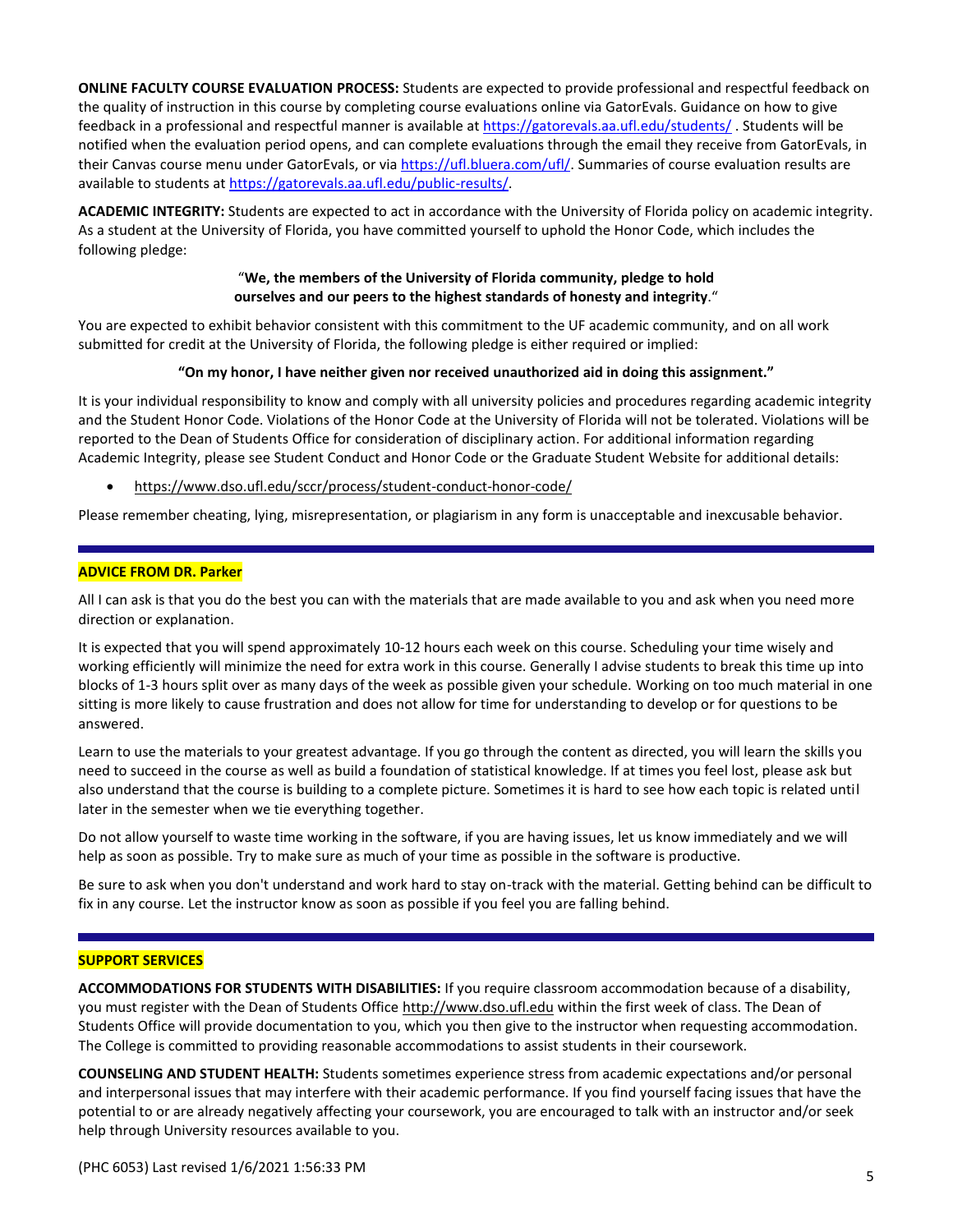- The Counseling and Wellness Center 352-392-1575 offers a variety of support services such as psychological assessment and intervention and assistance for math and test anxiety. Visit their web site for more information: [http://www.counseling.ufl.edu.](http://www.counseling.ufl.edu/) On line and in person assistance is available.
- You Matter We Care website[: http://www.umatter.ufl.edu/.](http://www.umatter.ufl.edu/) If you are feeling overwhelmed or stressed, you can reach out for help through the You Matter We Care website, which is staffed by Dean of Students and Counseling Center personnel.
- The Student Health Care Center at Shands is a satellite clinic of the main Student Health Care Center located on Fletcher Drive on campus. Student Health at Shands offers a variety of clinical services. The clinic is located on the second floor of the Dental Tower in the Health Science Center. For more information, contact the clinic at 392-0627 or check out the web site at: <https://shcc.ufl.edu/>
- Crisis intervention is always available 24/7 from: Alachua County Crisis Center: (352) 264-6789 <http://www.alachuacounty.us/DEPTS/CSS/CRISISCENTER/Pages/CrisisCenter.aspx>

*BUT – Do not wait until you reach a crisis to come in and talk with us. We have helped many students through stressful situations impacting their academic performance. You are not alone so please do not be afraid to ask for assistance.*